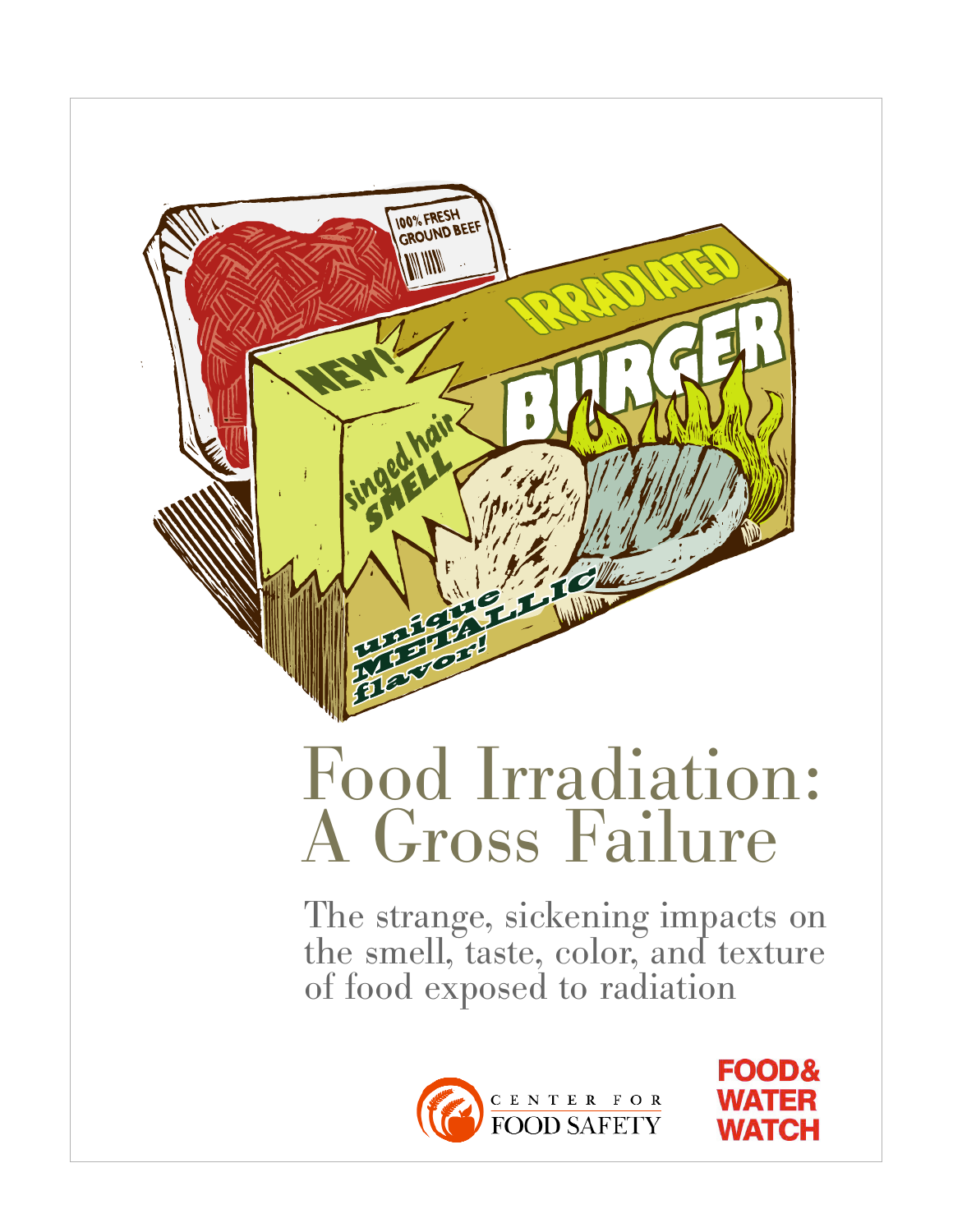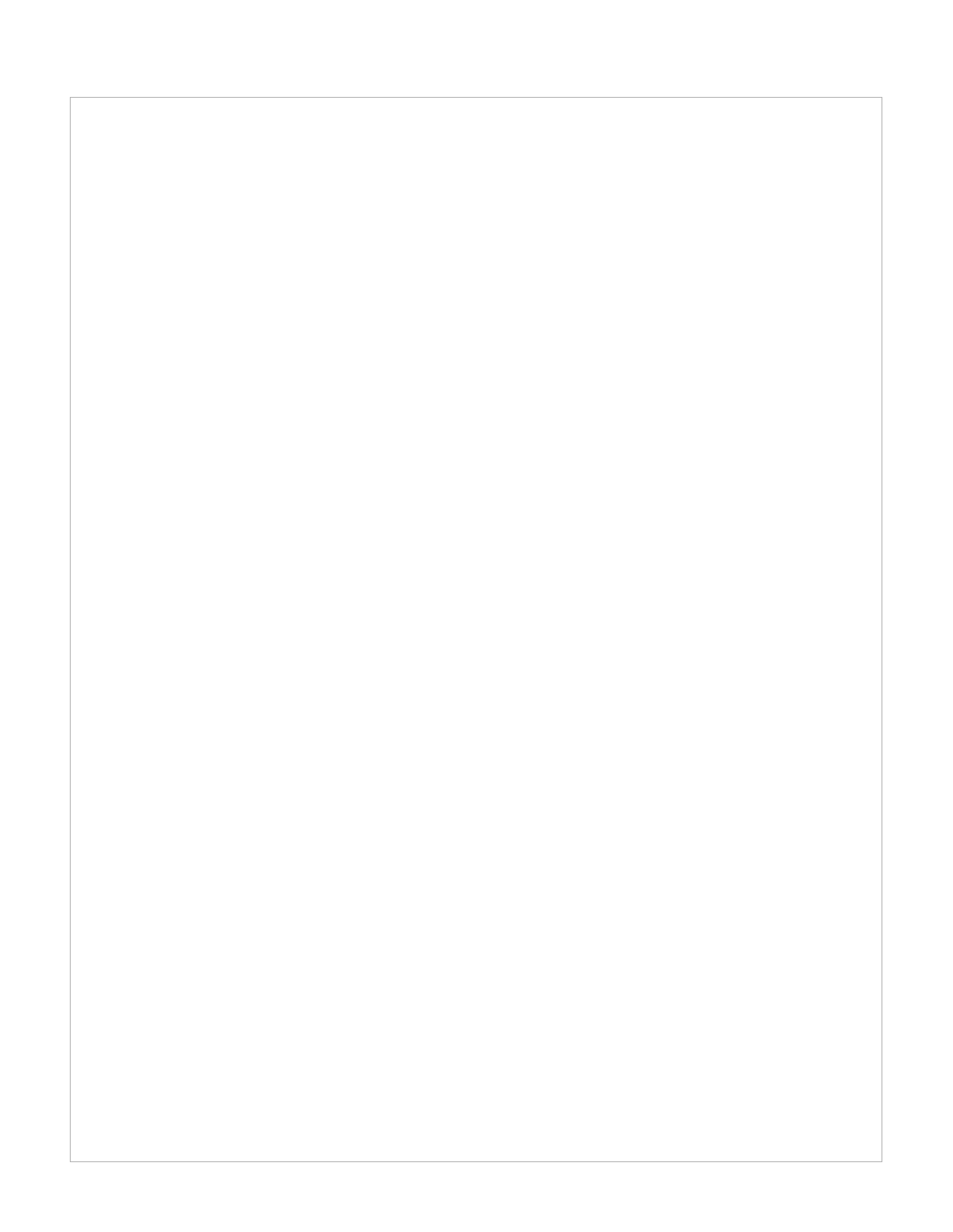## Table of contents

#### 4 Abstract

Based on research compiled directly from the scientific literature, this report describes the strange, sickening impacts on the smell, taste, color, and texture of food exposed to radiation.

#### 5 Background

Despite a half-century of research, experimentation, promotion, and test marketing—much of which was unwittingly supported by U.S. taxpayers—food irradiation has proven to be an unrealistic solution to our national food safety challenges.

#### 6 Ruined Odor

Irradiation creates objectionable odors in beef, ham, pork, chicken, turkey, sausage, frankfurters, and oysters.

#### 7 Ruined Taste

Irradiation generates objectionable flavors in ground beef, chicken, pork, and turkey ham.

#### 8 Ruined Color

Irradiation causes objectionable color changes in beef, pork, turkey, and egg yolk powder.

#### 8 Ruined Texture

Irradiation leads to objectionable texture changes in chicken breasts, pork loins, oysters, and lettuce.

#### 9 Weight Loss Or Reduced Weight Gain In Feeding Studies

Several animal feeding studies document a connection between eating irradiated foods and lowered weights.

#### 10 The Bottom Line: Higher Costs For Poorer Quality Food

The irradiation industry's marketing strategy was that claims of safety improvements for their products would override the quality problems, particularly if food scientists could find ways to mask the worst damage.

#### 11 An Industry In Free Fall

Not surprisingly, given the quality damage and significantly higher cost of their products, the food irradiation industry appears dead in the water—at least for now.

#### 13 Conclusion

The numerous problems afflicting the irradiation industry documented here are encouraging to advocates for more sensible solutions to food safety concerns.

#### 14 What You Can Do

Your help is needed to prevent the spread of this technology.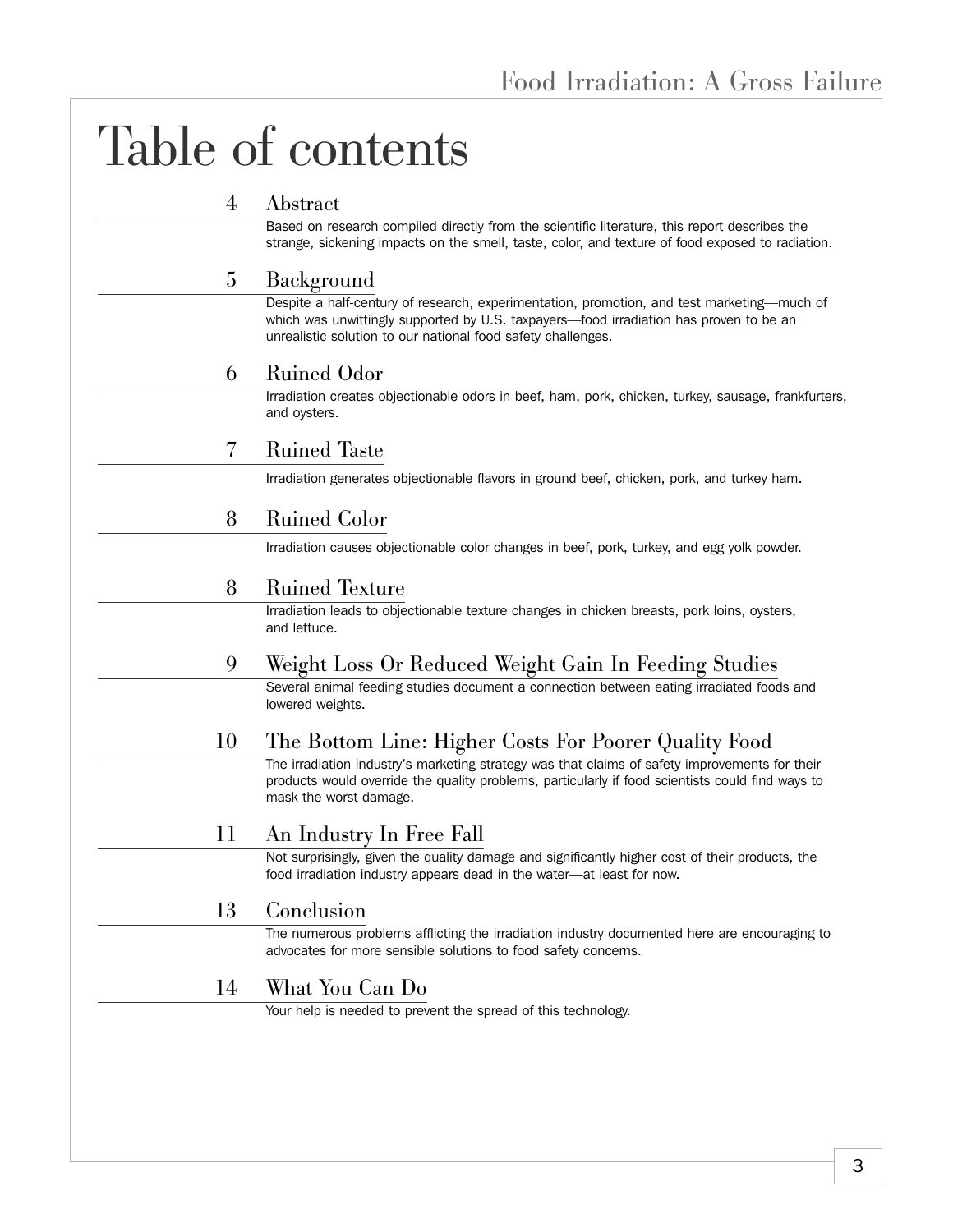## Abstract

Irradiated foods are abnormal. Based on research compiled directly from the scientific literature, this report describes the strange, sickening impacts on the smell, taste, color, and texture of food exposed to this invasive "treatment." Whether meat, poultry, shellfish, or vegetable, this quality damage occurs across many food types. This report also presents evidence on the markedly higher costs of irradiated food and on the irradiation industry's dire economic straits. The three are intertwined: poor-quality food items that are more expensive than their normal, non-irradiated, counterparts lead to ruined irradiation companies. This report concludes that commercial scale irradiation is a failure — and a gross one at that. Yet, it is a failure that has pulled in millions of dollars over the past five decades in Federal taxpayer support for research aimed at trying to fix the very damage the treatment inflicts on food quality.

### Primary Authors

Peter Jenkins, Policy Analyst, Center for Food Safety

Mark Worth, Senior Researcher, Food and Water Watch

The Center for Food Safety is a non-profit public interest and environmental advocacy membership organization established in 1997 for the purposes of challenging harmful food production technologies and promoting sustainable alternatives.

#### CENTER FOR FOOD SAFETY

660 Pennsylvania Ave. SE, Suite 302 Washington, DC 20003 Tel: (202) 547-9359 Web: www.centerforfoodsafety.org

Food & Water Watch is a new consumer organization which fights corporate control of our food and water while advocating for a safe and sustainable food and water supply.

#### FOOD AND WATER WATCH

611 Pennsylvania Ave. SE Box 233 Washington DC 20003 Tel: (202) 797-6550 Web: www.foodandwaterwatch.org

NOTE: This report describes past advocacy efforts of the Center for Food Safety and Public Citizen's food campaign. In November 2005, Public Citizen's food campaign moved to a new organization called Food & Water Watch, which is the organization releasing this report with the Center for Food Safety.

The past contribution of Public Citizen to this report is gratefully acknowledged.

© Copyright Center for Food Safety and Food and Water Watch January 2006. Report design and illustration by Tim Hill www.psycosm.com

*Printed on recycled paper*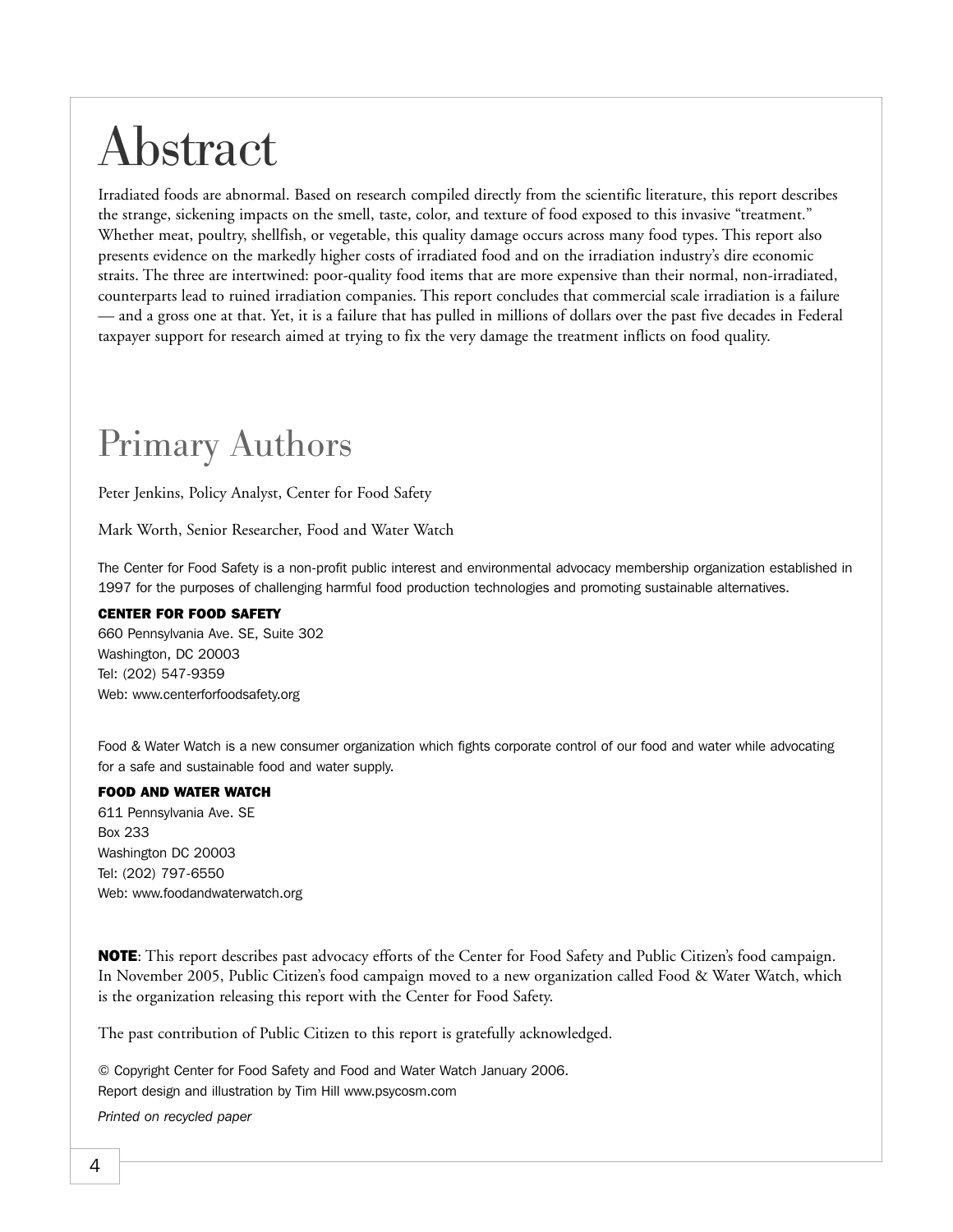# **Background**

Despite a half-century of research, experimentation, promotion, and test marketing—much of which was unwittingly supported by U.S. taxpayers—food irradiation has proven to be an unrealistic solution to our national food safety challenges. Consumers should not be exposed to the toxicological and nutritional risks that irradiation poses. Scientists have known about the potential hazards from the early days of the technology in the 1950s and 1960s, and more problems have revealed themselves over the decades of research.

More than four years of advocacy by the authors of this report has aimed at documenting the toxicological and nutritional risks posed by this invasive technology (see Box 1.) Much of this advocacy highlighted the numerous published studies on potential mutagenic effects (involving potential damage to genes) in mammals, as well as the important 2001 study that linked colon tumor promotion in laboratory rats to new chemical compounds that are found only in irradiated foods, known as 2-alkylcyclobutanones (2-ACBs).

We have raised other critical issues that FDA has inadequately responded to, or outright failed to address. We have supplied evidence that irradiation:

- forms volatile toxic chemicals such as benzene and toluene;
- causes stunted growth in lab animals fed irradiated foods; and
- was legalized in defiance of FDA's own regulations and guidelines that mandate a thorough health and safety review.

Now to the topic of this report — why "A Gross Failure"? Here we document how irradiation can actually ruin the flavor, odor, appearance, and texture of common foods. Published research on irradiated foods repeatedly finds that they smell ROTTEN, METALLIC, BLOODY, **BURNT, GRASSY**, and generally off. The taste is described as like **SUL-**FUR, SINGED HAIR, BURNT FEATHERS, BURNT OIL, and RANCID FAT. Meats can turn GREEN, BROWN, RED, or YELLOW. Irradiated oysters give off a **YELLOW SALIVA-LIKE** excretion. Serious questions arise as to whether this food is wholesome enough to eat.

Despite 50 years of research based on massive taxpayer and private funding, food scientists still do not fully understand how this quality damage occurs. Much of the ongoing research, in fact, is focused on devising new ways to hide or mask the most objectionable aspects of these changes, trying to reduce them to levels at which most consumers cannot detect them.

These quality problems, in addition to major technological and financial hurdles, have caused the recent industry failures, including the spectacularly flopped efforts to mass-market irradiated ground beef in grocery stores, restaurants, and throughout U.S. public schools.

Irradiated foods are not normal. Below are representative descriptions of their strange qualities, followed by some indicators of the industry's dire economic situation. No doubt the two are intertwined: ruined

#### Box. 1. Summary of 4 Years of Advocacy by The Center for Food Safety and Public Citizen on Food Irradiation

Formal comments filed to FDA dockets on five pending food irradiation petitions: 9

Attachments to these comments: 48

Formal irradiation revocation petitions filed: 1

Attachments: 14

Ph.D. consultants retained: 3

Published Ph.D./MD review papers cited in comments that state safety concerns: 8

Unpublished Ph.D./MD review papers cited in comments that state safety concerns: 4

Other Ph.D./MDs endorsing safety concerns cited from published literature: 25 (minimum)

Published positive mutagenic studies of animals/cells cited:

- $\cdot$  in vivo: 12 (1 human)
- · in vitro: 6

Other cited published studies of concern:

- · colon tumor promotion—1
- · hemoglobin increase—2 (1 unpublished human)
- · other in vivo health effects—7 (minimum)
- $\cdot$  oxidation (egg powder)-1
- · trans fat increase (ground beef)—1
- · published and unpublished studies of nutritional impacts—various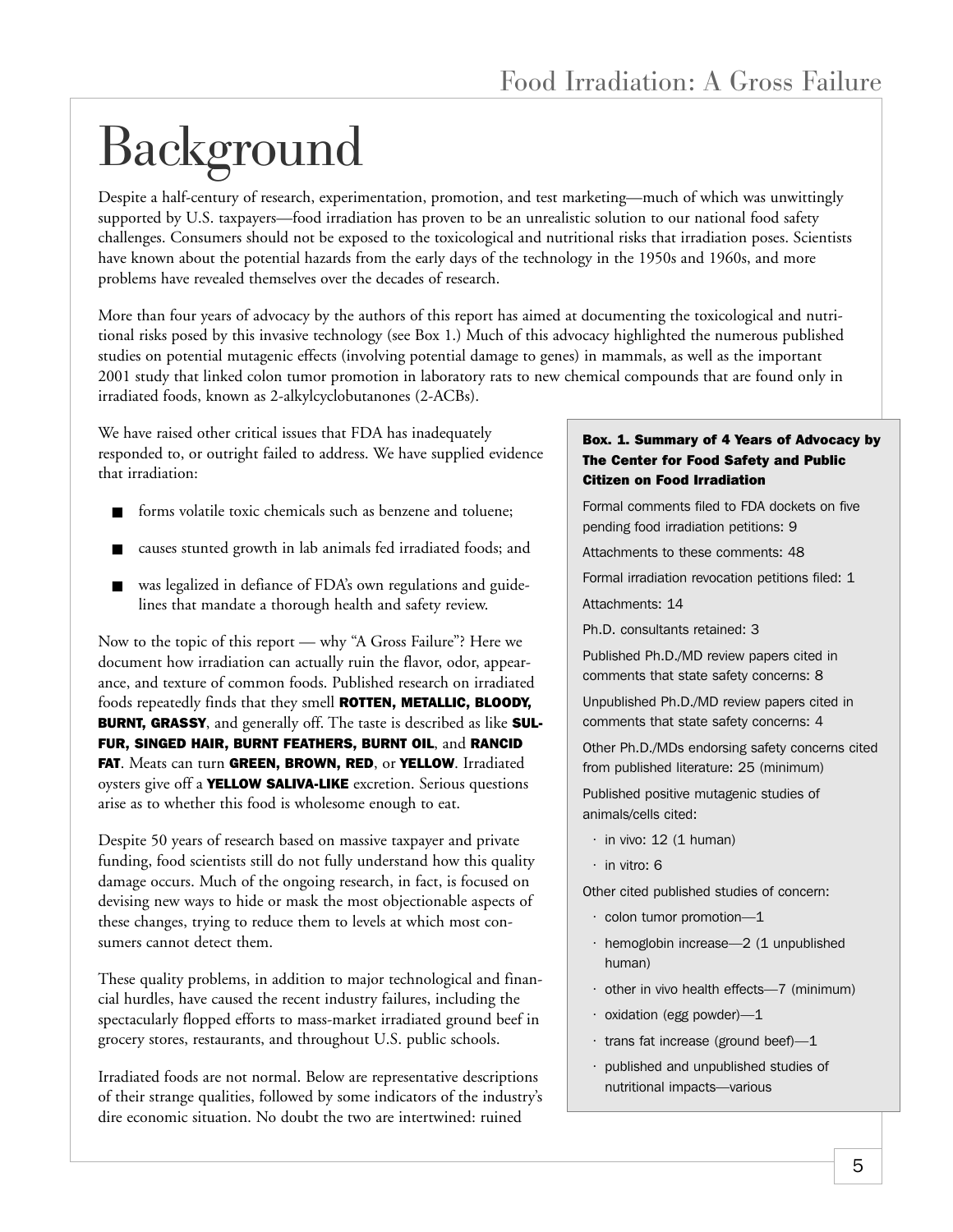food quality leads to ruined companies. The conclusion is inescapable: commercial scale food irradiation is a failure and a gross one at that.

NOTE TO READERS: From here on this report is not based on the opinions of The Center for Food Safety or Food and Water Watch. It is based primarily on quotes found in research reports and on statements by scientists, government officials, and industry representatives, from 1955 to 2005. All instances of emphasis in the quotes, shown here in bold type, are added. Internal literature cites are omitted.

## Ruined odor

Irradiating components of beef resulted in a "SWEET BURNT ODOR," a "STRONG ODOR OF HYDROGEN SULFIDE," and a "**STRONG BURNT ODOR**".... The off-odors in irradiated meat are formed from sulfur-containing compounds. —Batzer, O.F., and D.M. Doty. 1955. Nature of undesirable odors formed by gamma irradiation of beef. *Agricultural and Food Chemistry*, 3:64-67.

"Irradiation of cured cooked ham resulted in higher **OFF-ODOR** scores than all other treatments immediately following irradiation thus indicating a change in quality.... Irradiation processing increased lipid oxidation for all treatments (rawuncured, raw-cured, cooked-cured)."

—Houser, T.A., et al. 2003. Effects of irradiation on properties of cured ham. *Journal of Food Science*, 68:2362-2365.

"The acceptance of the meat odor was consistent with the irradiation odor intensity. As the irradiation odor intensity increased, the preference of meat odor decreased. Most trained panelists rated irradiation odor as an off-odor. [Taste] panelists could easily distinguish between odors of irradiated and nonirradiated meat.... Irradiation and storage of meat in vacuum packaging may be desirable for long-term storage, but may reduce the acceptance of irradiated meat."

—Ahn, D.U. 2000. Quality characteristics of vacuum-packaged, irradiated normal, PSE, and DFD pork. *Swine Research Report*, Iowa State University, ASL-R695.

"Irradiation odor intensity increased [in a] dose-dependent manner in frozen pork patties. Irradiation odor lasted longer in frozen than in refrigerated pork patties and some [taste] panels could detect irradiation odor after 3 months of frozen storage. Panels characterized vacuum-packaged irradiated meat odor as ROTTEN EGG, SWEET, BLOODY, COOKED MEAT or BARBECUED CORN, BURNT, SULFUR, METALLIC, ALCOHOL or ACETIC ACID. Those words also were found in other [previous] studies."

—Ahn, D.U., and C. Jo. 1999. Quality characteristics of vacuum-packaged pork patties irradiated and stored in refrigerated or frozen conditions. *Swine Research Report*, Iowa State University, ASL-R1712.

"Irradiated meat products can develop a characteristic odor described as 'BLOODY SWEET' or 'BARBECUED CORN-LIKE.' [Two researchers] reported that dimethyl trisulphide was the most potent and obnoxious volatile compound from irradiated raw chicken."

—Zhu, M., et al. 2005. Control of Listeria monocytogenes contamination in ready-to-eat meat products. *Comprehensive Reviews in Food Science and Food Safety*, 4:34-42.

"Irradiated raw pork, regardless of packaging, produced more volatiles than nonirradiated patties and developed a characteristic aroma shortly after irradiation."

—Ahn, D.U., et al. 1998. Effect of muscle type, packaging, and irradiation on lipid oxidation, volatile production and color in raw pork patties. *Meat Science*, 49:27-39, as cited in: D.U. Ahn et al. 1999. Volatiles production and lipid oxidation in irradiated cooked sausage as related to packaging and storage. *Journal of Food Science*, 64:226-229.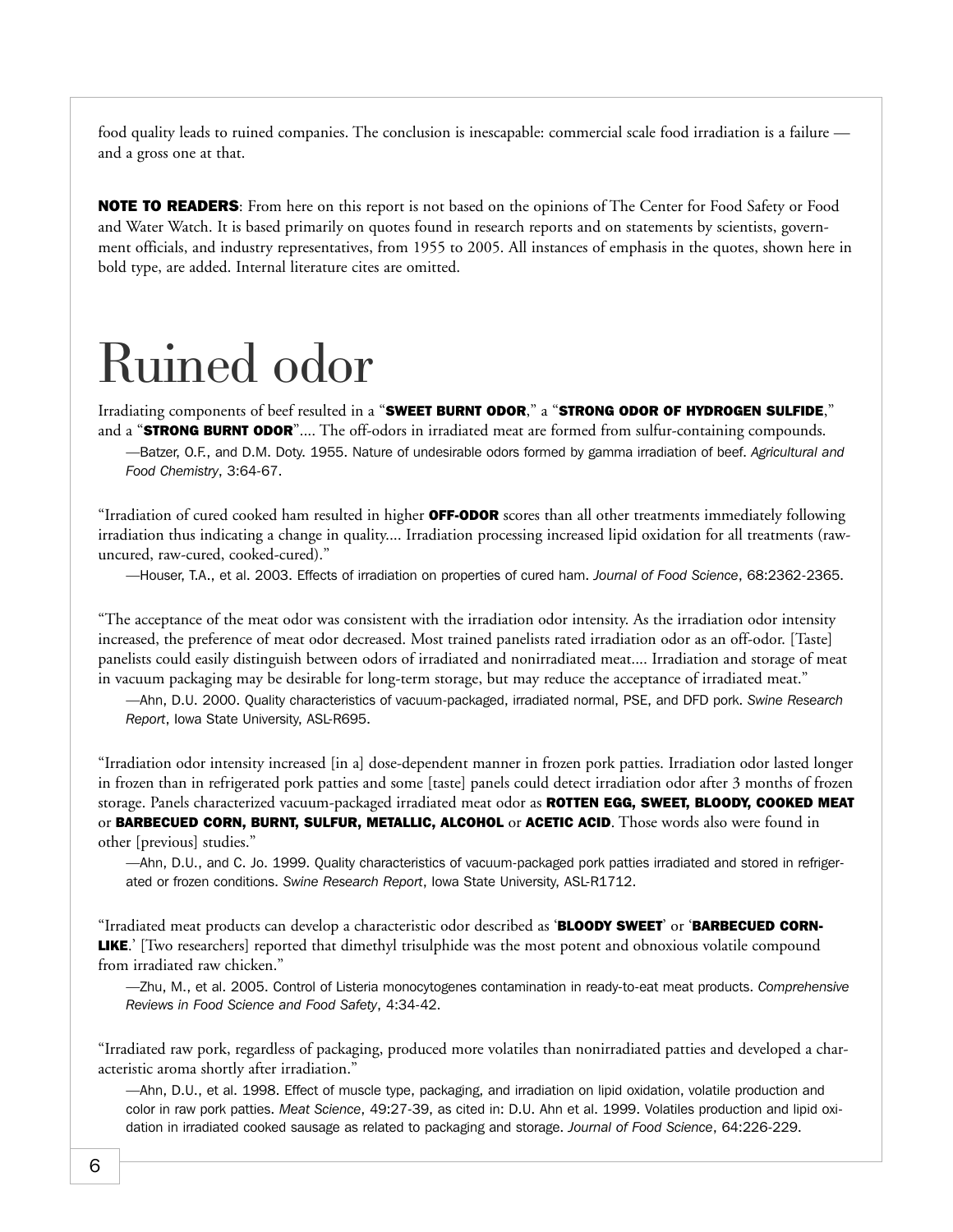"A major concern associated with meat irradiation is lowered meat quality, which is related to free radical reactions and off-odor production.... However, it is still unclear which volatile compounds are responsible for such off-odors in irradiated meat and how the volatiles are generated."

—Chen, X., et al. 1999. Lipid oxidation, volatiles and color changes of irradiated pork patties as affected by antioxidants. *Journal of Food Science*, 64:16-19.

"Off-odor scores were significantly higher for the irradiated ham treatments compared with nonirradiated control regardless of length of storage period.... In addition, Zhu and others reported higher sulfur odor scores by a trained sensory panel for turkey ham irradiated at 2.0 kGy relative to controls.... The irradiation treatment increased off-flavor scores for the frankfurters, and this effect did not change significantly during storage."

—Houser, T.A., et al. 2005. The effects of irradiation at 1.6 kGy on quality characteristics of commercially produced ham and pork frankfurters over extended storage. *Journal of Food Science*, 70:S262-266.

References cited in a Ph.D. dissertation on irradiated oysters found that the treatment caused "GRASSY" and "OXI-DIZED" odors.

—Dixon, D. W. 1996. "The Influence of Gamma Radiation upon Shellstock Oysters, and Culturable and Viable but Nonculturable *Vibrio vulnificus*." A dissertation presented to the Graduate School of the University of Florida, at p. 38.

In sum, irradiation creates objectionable odors in beef, ham, pork, chicken, turkey, sausage, frankfurters, and oysters.

### Ruined taste

"Our trained taste testers noted a slight but distinct **OFF-TASTE** and smell in most of the irradiated beef and chicken we cooked and sampled, likening it to **SINGED HAIR**. In the beef, the taste was detectable even with a bun, ketchup and lettuce."

—Anon. 2003. The truth about irradiated meat. *Consumer Reports*. August.

A trained taste panel found that hamburgers irradiated at 1.0 kGy had a RANCID FAT TASTE and greasy appearance, and that the raw hamburgers were dark brown.

—Chirinos, R.R.O., et al. 2002. Inactivation of Escherichia coli O157:H7 in hamburgers by gamma irradiation. *Brazilian Journal of Microbiology*, 33:53-56.

Cites studies that found that irradiated chicken tasted like "HOT FAT," "BURNED OIL" and "BURNED FEATHERS;" and that irradiated pork tasted like "**BARBECUED CORN**."

—Jo, C., and D.U. Ahn. 2000. Production of volatile compounds from irradiated oil emulsion containing amino acids or proteins. *Journal of Food Science*, 65:612-616.

"Irradiation increased the production of acetaldehyde, which could be related to a **METAL-LIKE** flavor in irradiated hams... [I]rradiation has significant influence on odor/flavor of vacuum-packaged turkey ham. Both sensory panelists and volatiles analysis showed that there were significant changes in sulfur-related odor/flavor in RTE [ready-to-eat] turkey products by irradiation."

—Zhu, M.J., et al. 2004. Effect of irradiation on the quality of turkey ham during storage. *Animal Industry Report*, Iowa State University, A.S. Leaflet R1854.

In sum, irradiation generates objectionable flavors in ground beef, chicken, pork, and turkey ham.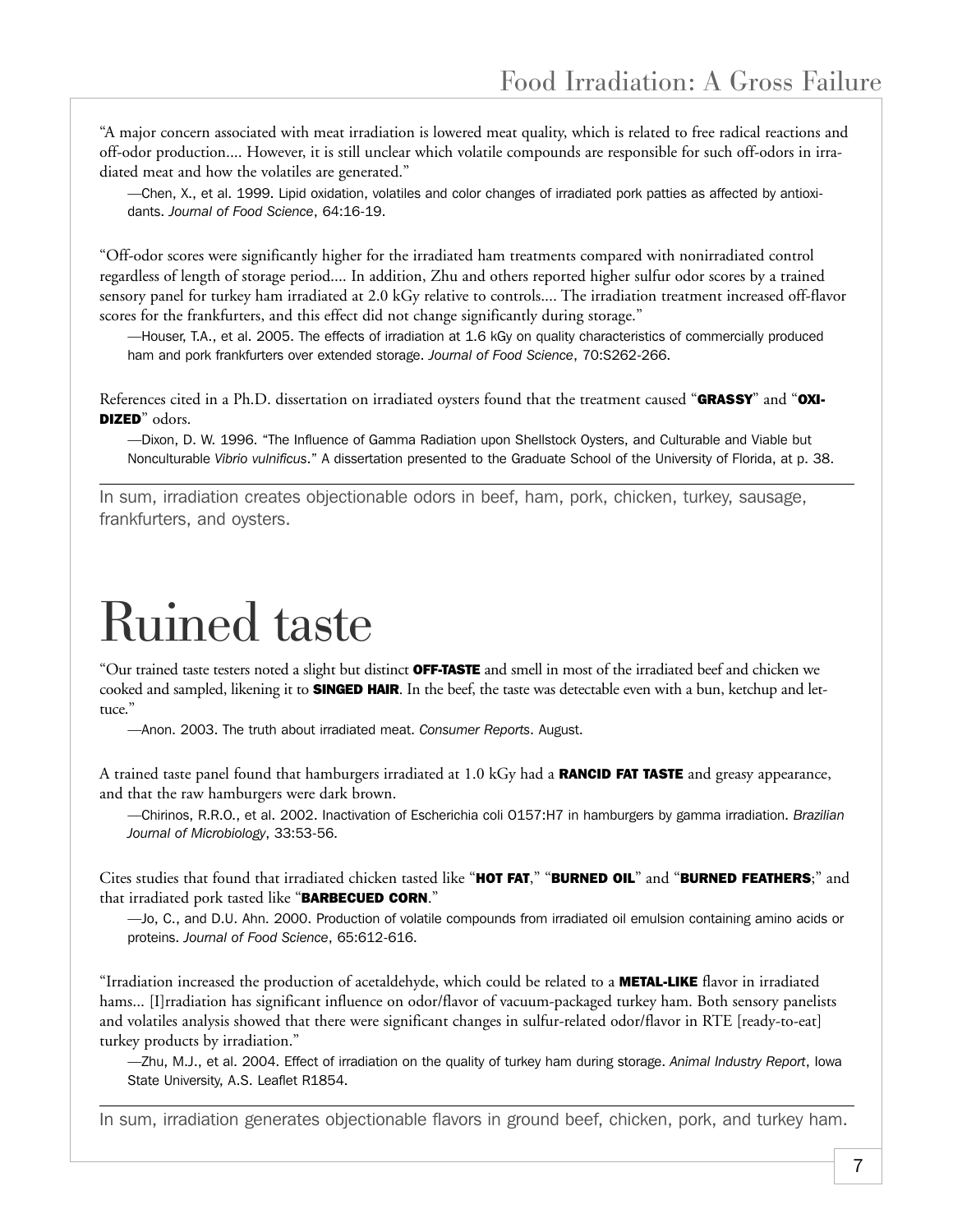## Ruined color

"Irradiation significantly decreased the redness of ground beef, and the visible color of beef **CHANGED FROM A BRIGHT** RED TO A GREEN/BROWN.... Because color changes in irradiated beef were uniquely distinguishable...it would be very difficult to implement irradiation technology in beef without controlling discoloration problems.... [D]etailed information on the color components in irradiated beef is not understood yet."

—Nam, K.C., and D.U Ahn. 2003. Effects of ascorbic acid and antioxidants on the color of irradiated ground beef. *Journal of Food Science*, 68:1686-1690.

"Irradiation INCREASED REDNESS regardless of pork-quality type, and the increases were proportional to irradiation dose. Irradiation increased the production of sulfur-containing volatiles.... [I]rradiation reduced the preference scores of all 3 pork-quality types."

—Nam, K.C., et al. 2001. Lipid oxidation, color, volatiles, and sensory characteristics of aerobically packaged and irradiated pork with different ultimate pH. *Journal of Food Science*, 66:1225-1229.

"Color is the major sensory attribute determining consumer acceptance of meat. The normally expected color for cooked poultry breast meat is grayish brown. Whenever cooked poultry breast meat shows pink or red color, consumers suspect that the meat is undercooked or contaminated. Irradiation **INCREASED REDNESS** of vacuum-packaged [precooked turkey breast] meat, and the redness was distinct and stable."

—Nam, K.C., and D.U. Ahn. 2002. Mechanisms of pink color formation in irradiated precooked turkey breast meat. *Journal of Food Science*, 67:600-607.

"Irradiated pork and turkey became redder due to irradiation. [For irradiated beef], yellowness increased with dose and storage time. The extent of color change was irradiation dose-dependent. Visual evaluation indicated pork and turkey increased in redness whereas beef decreased in redness as dose levels increased."

—Nanke, K.E., et al. 1998. Color characteristics of irradiated vacuum-packaged pork, beef, and turkey. *Journal of Food Science*, 63:1001-1006.

"Electron-beam irradiation significantly increased the oxidation of...acids and cholesterol in egg yolk powder...Irradiation caused color change in egg yolk powder."

—Du, M., and D.U. Ahn. 2000. Effects of antioxidants and packaging on lipid and cholesterol oxidation and color changes of irradiated egg yolk powder. *Journal of Food Science*, 65:625-629.

In sum, irradiation causes objectionable color changes in beef, pork, turkey, and egg yolk powder.

## Ruined texture

"Irradiated chicken breasts had more cooking loss than nonirradiated chicken breasts. Zhu and others found that irradiation significantly increased...loss of water from pork loins compared with that of nonirradiated samples. The mechanism for irradiation-induced water loss is not clear, but 2 theories exist: (1) irradiation may damage the integrity of membrane structure of muscle fibers, and (2) irradiation may denature muscle proteins, thus reducing water-holding capacity.... Lewis and others found that the texture attributes were lower in irradiated chicken breasts 14 days and 28 days after irradiation.... "

—Zhu, M., et al. 2005. Control of Listeria monocytogenes contamination in ready-to-eat meat products, *Comprehensive Reviews in Food Science and Food Safety*, 4:34-42.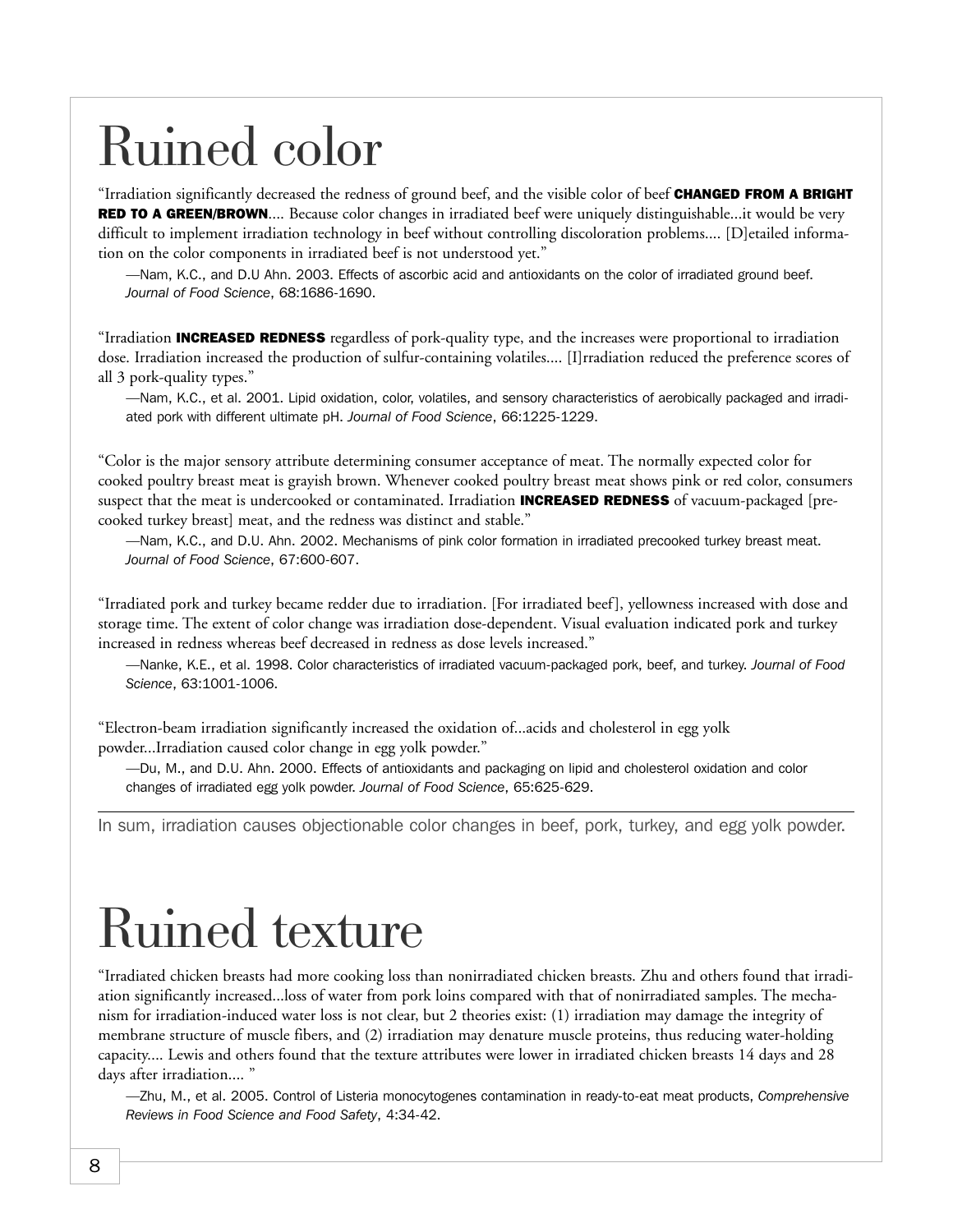In the FDA's own Risk Analysis for irradiation of raw oysters, a study cited for demonstrating the treatment's effectiveness found also that irradiation at levels of 2 kGy or greater, as FDA has recently approved, produced an "UNPLEAS-ANT YELLOW EXUDATE." That researcher later described the exudate as resembling "SALIVA."

—Andrews, L. S. et al. 2002. "Gamma irradiation processing to reduce the risk of Vibrio infections from raw oysters." (unpublished presentation at the Institute for Food Technologists 2002 Annual Meeting), abstract at http://ift.confex.com/ift/2002/techprogram/paper\_11111.htm; L.S. Andrews, pers. comm., Aug. 24, 2005.

**"ELECTROLYTE LEAKAGE** of lettuce increased with higher radiation doses and was correlated to soggy appearance. The leakage of lettuce irradiated at 2 kGy and higher doses was significantly higher than that of non-irradiated lettuce." —Sommers, C., et al. 2004. Irradiation of ready-to-eat foods at USDA's Eastern Regional Research Center—2003 update. *Radiation Physics and Chemistry*, 71:511-514.

In sum, irradiation leads to objectionable texture changes in chicken breasts, pork loins, oysters, and lettuce.

### Weight loss or reduced weight gain in feeding studies

*Several animal feeding studies document a connection between eating irradiated foods and lowered weights. The mechanism for this effect is not clearly understood, that is, whether it is due to toxicity, nutritional deficits, or the animals' rejection of the irradiated diet based on sensory differences.*

Large groups of rats received two types of irradiated strawberry supplements to their diets—one in liquid form by stomach tube, the other eaten in powder form. Male rats that ate the irradiated strawberry powder diet showed a "STA-TISTICALLY SIGNIFICANT GROWTH RETARDATION" compared to male rats that ate the control diet that contained the same powder that was not irradiated.

—Verschurren, H., G. Van Esch, and J. Van Kooy. 1966. Ninety day rat feeding study on irradiated strawberries. *Food Irradiation–Quarterly International Newsletter*, 7(1-2):A17-A21.

"In general, the irradiated foods produced a **DEPRESSED GROWTH RATE**.... The effect of the radiation variable is significant.... Higher intake coupled with the lower growth rates of rats on the rations containing irradiated carrots resulted in a lower [food] efficiency."

—Tinsley, I.J., et al. 1970. The growth, reproduction, longevity, and histopathology of rats fed gamma-irradiated carrots. *Toxicology and Applied Pharmacology*, 16:306-317.

Dogs eating irradiated diets weighed 11.3% less than dogs fed unirradiated diets.

—Spiher, A.T. 1968. Food irradiation: An FDA report. *FDA Papers*, Oct.

"A TENDENCY FOR LOWER BODY WEIGHTS were noted in both sexes of rats receiving  $1.0$  and  $3.0\%$  irradiated thaumatin [a sugar alternative that could soon reach the marketplace]. No body weight retardation was noted in rats fed 3% non-irradiated thaumatin. Food consumption in controls and treated animals showed no clear differences."

—Hagiwara, A. et al. 2005. Thirteen-week feeding study of thaumatin (a natural proteinaceous sweetener), sterilized by electron beam irradiation, in Sprague-Dawley rats. *Food and Chemical Toxicology*, 43: 1297-1302.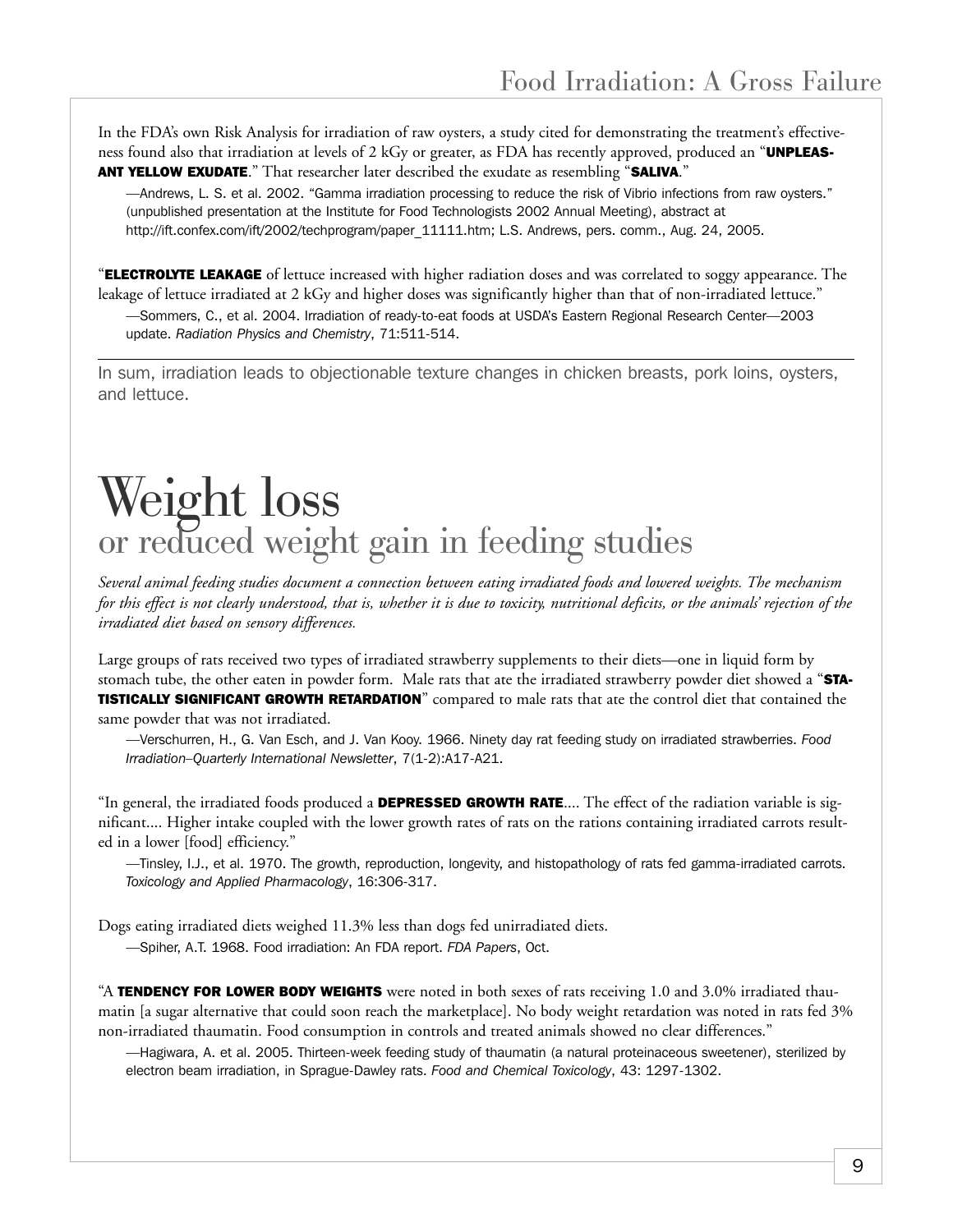### The bottom line: Higher costs for poorer quality food

*The irradiation industry's marketing strategy was that claims of safety improvements for their products would override the quality problems, particularly if food scientists could find ways to mask the worst damage. The linchpin to this strategy was that consumers were not likely to buy it if the cost premium was too high. Federal government agencies aided this strategy by publicly embracing the industry's optimism and estimating that irradiated ground beef and other meats would cost only a few more cents per pound, but then their price premium estimates grew over time:* 

"Will irradiated foods cost more? Irradiated products sold to date have cost slightly more than their conventional counterparts. Some industry experts estimate the increase at **TWO TO THREE CENTS PER POUND** for fruits and vegetables and THREE TO FIVE CENTS A POUND for meat and poultry products.... Food trade groups say that as irradiated foods become more widespread, their cost is likely to drop."

—Food Irradiation: A Safe Measure. FDA, Jan. 2000. www.fda.gov/opacom/catalog/irradbro.html

"Will irradiated meat and poultry cost more? Yes. The estimate is **TWO TO FIVE CENTS MORE PER POUND**. However, consumers may decide that the benefits from irradiation outweigh the extra cost."

—Irradiation of Raw Meat and Poultry: Questions and Answers. Food Safety and Inspection Service, USDA, May 2000. www.fsis.usda.gov/OA/pubs/qa\_irrad.htm

"What is the estimated additional cost of irradiated ground beef compared to non-irradiated product? USDA estimates that irradiated ground beef items will cost an additional 13 CENTS TO 20 CENTS A POUND, resulting from the additional handling and packaging required for irradiated products, the cost of the irradiation process, and the post-irradiation sampling for pathogen testing."

—Questions and Answers on Irradiated Ground Beef. Food and Nutrition Service, USDA, May 29, 2003. www.fns.usda.gov/cga/PressReleases/2003/irradiation-qas.htm

However, the USDA seriously underestimated the cost of irradiated ground beef for the National School Lunch Program (NSLP). In May, 2003, USDA lifted its long-standing ban on serving that product as part of the program, which serves 27 million children annually. The USDA's Agricultural Marketing Service then obtained three different sets of bids for irradiated ground beef for the NSLP during the summer of 2004-AND REJECTED ALL OF THEM DUE TO THEIR PROHIBITIVE COST. The only supplier to bid was Swoyersville, Pennsylvania-based Qualipaq, whose bids ranged from \$2.51 down to \$2.07 per pound, each of which the USDA rejected. These compared to the price that the NSLP was paying at that time for non-irradiated ground beef of \$1.73 per pound, i.e., **A MINIMUM PRICE PREMIUM** OF 34 CENTS PER POUND.

*As a result of the excessive price—and due to very low demand from only a few districts scattered around the country—no U.S. schools are known to have served any irradiated ground beef from the NSLP to date. Qualipaq had planned to use an irradiation plant near Philadelphia to supply its bid, but the plant shut down in April, 2005, in large part due to the NSLP rejection.* 

*In the retail marketplace, the cost differential has been even higher, as shown below.*

"Irradiated meat has another drawback. It costs more. At Super G, for example, 85 percent lean SureBeam costs \$2.99 a pound (with a discount card) while the card price for store brand 85 percent lean beef is \$2.49 a pound. [A differential of **50 CENTS PER POUND**.] Shoppers need a good reason to pay a 20 percent premium. SureBeam might be safe, but as far as the average shopper is concerned, so is the store brand of ground beef. So, why pay more?"

—Post, K. 2003. If Beefs Don't Kill Irradiated Meat, Lean Sales Might. *Press of Atlantic City*, June 13.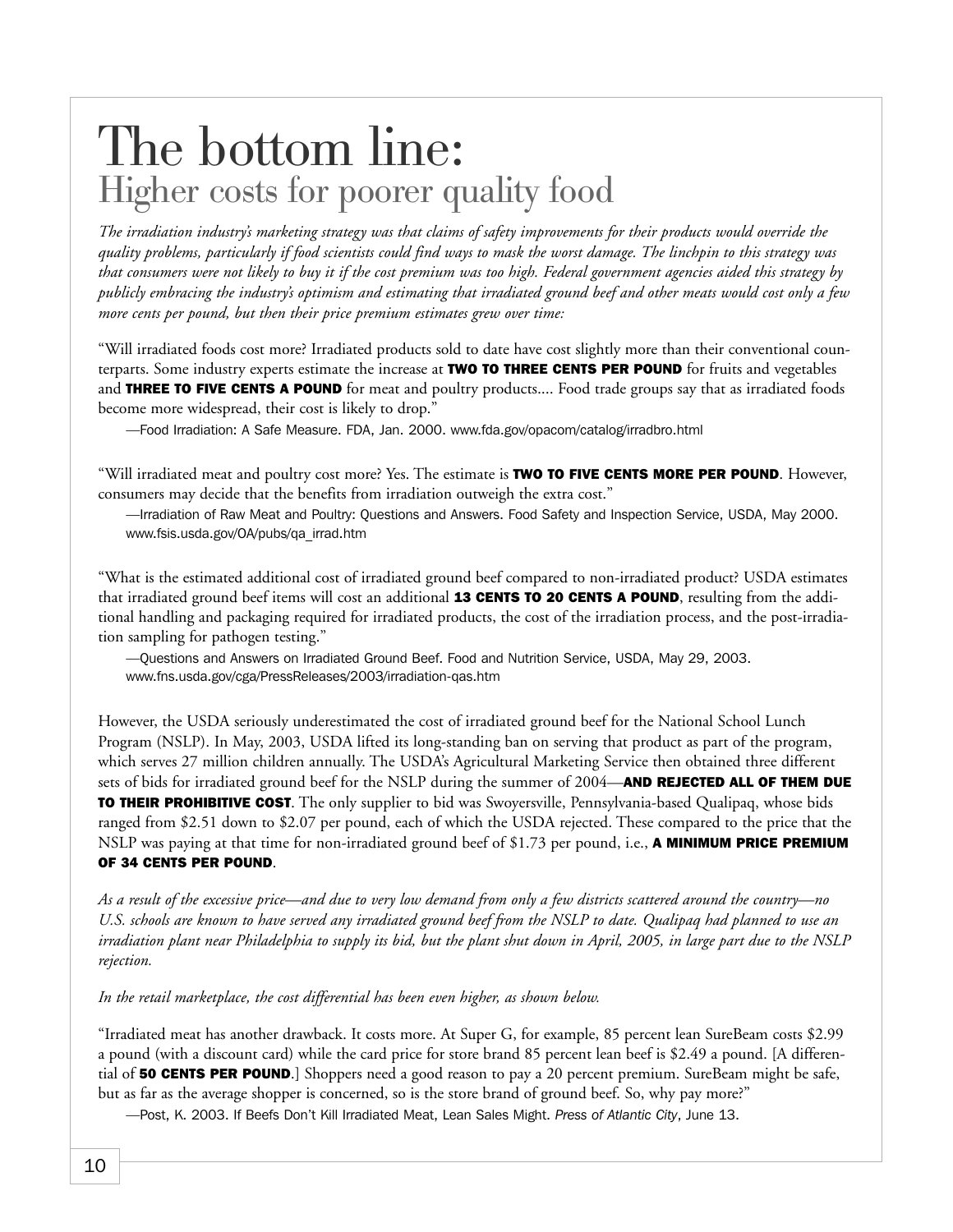A price check with Wegman's Allentown, Pennsylvania, store in October, 2005, found irradiated burger sold only as frozen patties.

- "BeSure" irradiated: \$6.99 for eight 4-oz patties = \$3.50/lb
- "Philly Gourmet" (the only other frozen patties) non-irradiated:  $$7.49$  for twelve 4-oz patties =  $$2.50/lb.$

*Thus, while sold in smaller quantities, the irradiated hamburgers were a full* \$1 PER POUND MORE*.* 

In short, all of the FDA and USDA cost estimates on their websites, above, were grossly optimistic. And, remarkably, all three of those mistaken web pages are still online in late 2005.

# An industry in free fall

*Not surprisingly, given the quality damage and significantly higher cost of their products, the food irradiation industry appears dead in the water—at least for now. Very few irradiated items are actually sold to consumers, representing a virtually invisible fraction of food sales nationwide. The industry's leading company, SureBeam, filed for Chapter 7 bankruptcy (complete liquidation, not reorganization) in January, 2004. Some quotes illustrating this collapse:*

Brian Dalziel of Cedar Rapids, Iowa, based Mitec, said: "Our research shows that consumers are apathetic. They won't seek out, or avoid, irradiated items. Selling irradiation as a value-added product will fail."

—Mitchell, R. 2004. Meat irradiation down...but not out. *The National Provisioner*, June.

"Should you buy it? There's no reason to if you cook meat thoroughly. Irradiation actually destroys fewer bacteria than does proper cooking."

—Anon. 2003. The truth about irradiated meat. *Consumer Reports*, August.

A spokesperson for the Pick 'n Save grocery chain in Milwaukee, which dropped SureBeam beef in 2001, said: "There has been absolutely no consumer acceptance."

—Herzog, K. 2001. Zapped hamburgers not on shopping list. *Milwaukee Journal Sentinel*, July 27.

Former SureBeam Vice President Dennis Olson said after the company went bankrupt in 2004 that there was "no momentum at all" in the irradiation business. "The company over built, and the overhead became too great. Our entire processing volume would have comprised less than half the capacity of a single plant. We needed to grow three-hundred to four-hundred percent to cover the overhead in the facilities."

—Mitchell, R. 2004. Meat irradiation down...but not out. *The National Provisioner*, June.

"[T]he market did not evolve," said Steven Grover of the National Restaurant Association. "It just never caught on in the restaurant industry."

—Frumkin, P. 2004. Food irradiation future dims as SureBeam folds. *Nation's Restaurant News*, Feb. 9.

"Germany is now an extreme opponent to this technology, despite the fact it used to be one main contributor to this technology and to the proof of its wholesomeness. The European Community is blocked by this attitude from Germany and by the lacking enthusiasm of its (formerly 15, now 25) members.... The downfall of ICGFI [the International Consultative Group on Food Irradiation] is due to the fading interest of many governments of formerly leading countries. As a consequence, in Europe the expertise in food irradiation is fading away.... The public support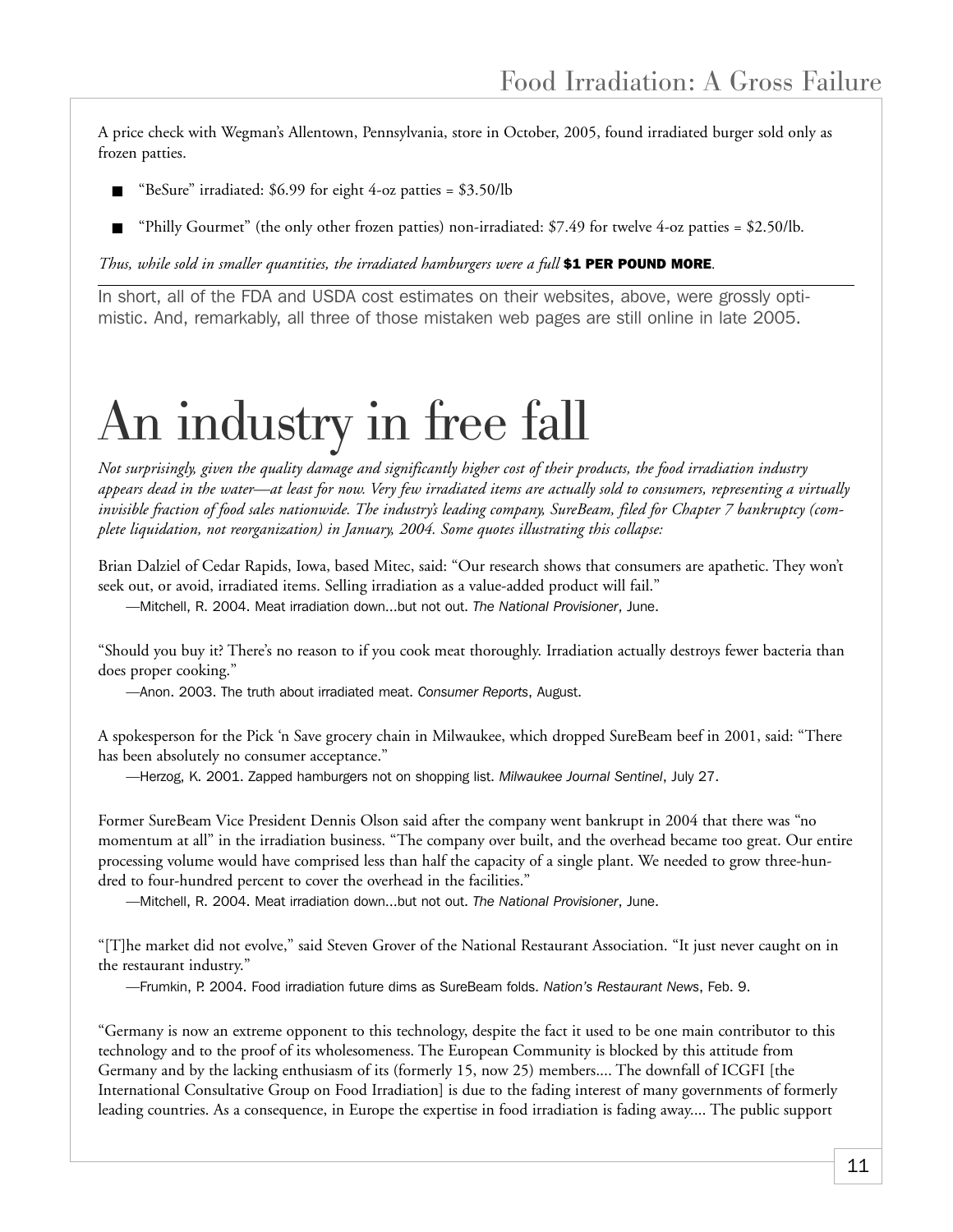for food irradiation is decaying: The National Agricultural Library at Beltsville, USA, is too short of funds in order to maintain its services on food irradiation, the U.S. Army Natick laboratories are about to be closed down including its group on food irradiation; the Federal Research Centre for Nutrition and Food at Karlsruhe, Germany, is reducing its services for the traditional on-line 'Bibliography on Food Irradiation'."

—Ehlermann, D.A. 2005. Four decades in food irradiation. *Radiation Physics and Chemistry*, 73:346-347.

*A further note on Dr. Ehlermann's points: The authors of this report discovered on a Spring, 2005, visit to the USDA Agricultural Research Service's Food Safety Research Unit in Wyndmoor, Pennsylvania, that irradiation research has been discontinued there as a primary program focus.*

*A recent informal survey by Public Citizen of Publix grocery stores in Florida, Georgia, South Carolina, Alabama and Tennessee revealed that only half the stores carry irradiated ground beef. The chain, one of the largest in the Southeast, once claimed to stock the product in all of its more than 700 stores. Another Public Citizen survey showed that 15 major grocery chains that once sold irradiated ground beef no longer offer it. Dairy Queen restaurants once prominently served SureBeamtreated hamburger, but company officials told Public Citizen in August, 2004, that they stopped carrying it.*

*A new cobalt-60 irradiation plant in Milford Township, near Philadelphia, closed for good in Spring, 2005, after just 18 months of operation, amid widespread local opposition. The plant, CFC Logistics, was owned by a subsidiary of Pennsylvania-based Hatfield Quality Meats, a large meat packer.* 

*Today, irradiated ground beef is only prominently marketed by a few small grocery chains, a food mail-order service, and a home-delivery firm. Information on the amounts sold is not released. A small number of irradiation plants treat relatively small quantities of food, chiefly spices. Only one commercial U.S. irradiator is believed to generate its primary income from irradiating food—Food Technology Service (FTS), at a small plant near Tampa. In a further affirmation of industry weakness, on October 25, 2005, FTS announced it had been officially notified by the NASDAQ stock exchange that FTS failed to maintain a minimum stock value of \$1.00 over the preceding 30 trading days as required by NASDAQ rules. That temporarily made FTS stock a potential candidate for de-listing altogether.*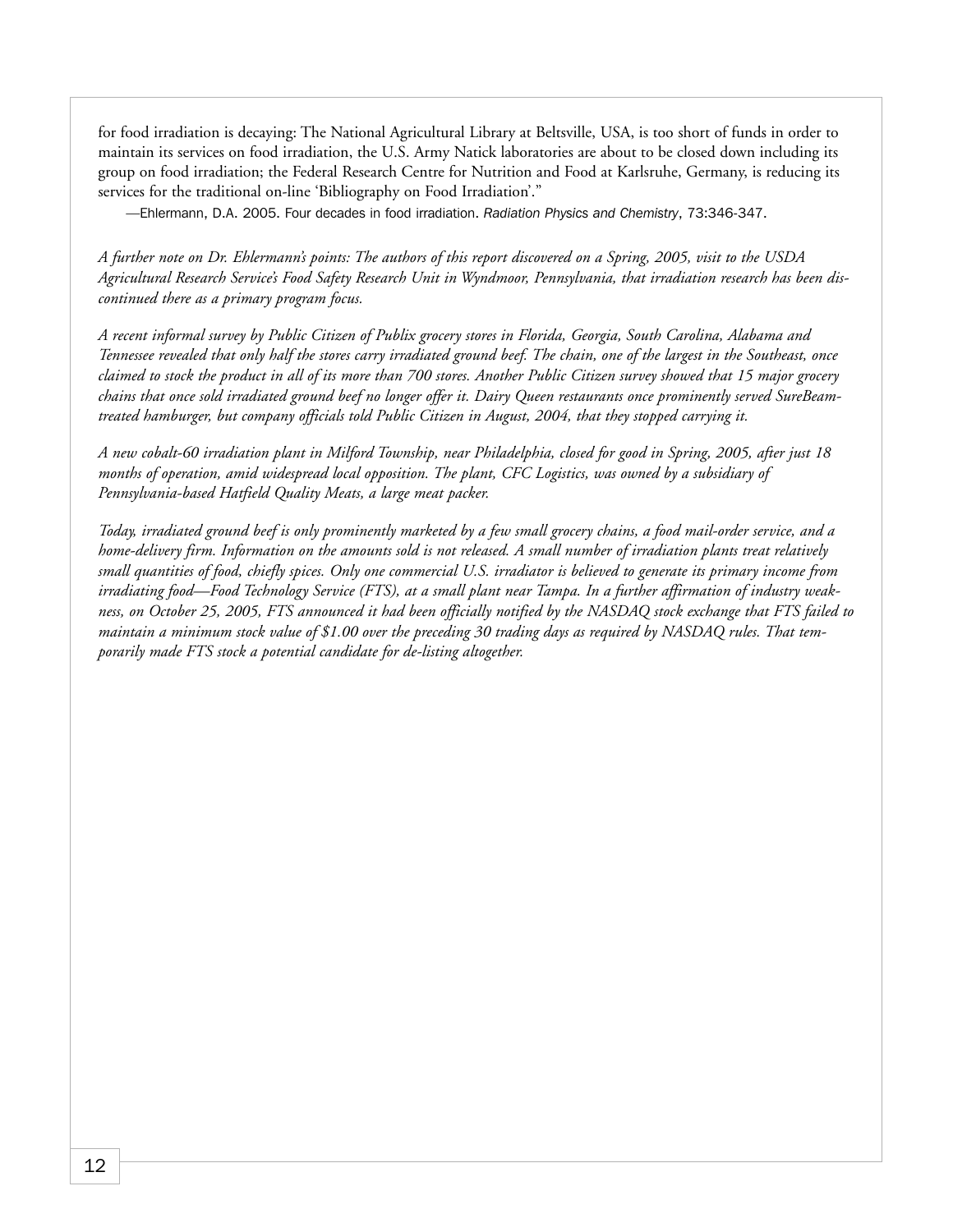# **Conclusion**

The numerous problems afflicting the irradiation industry documented here are encouraging to advocates for more sensible solutions to food safety concerns. However, the irradiation industry has been cyclical since the 1960s. Despite the recent technical and marketing failures, history indicates that the industry—propped up by allies in the Federal government—will try again to revive itself.

With each new marketing attempt, irradiation backers spread the same myths—that irradiated foods are proven to be 100% safe;—that the treatment does not form toxic chemicals or otherwise change the food's composition;—they taste, smell, and look no different;—and they cost just a few pennies more than non-irradiated foods. A waning of public attention could allow resuscitation of this unwanted technology, even in the near future.

Some recent developments point to this. Plants have opened or are on the drawing boards in Australia, Mexico, New Zealand, the Philippines, and other countries aiming to ship irradiated fruits, vegetables, and meats to the United States and elsewhere. A flood of irradiated imports could exacerbate the trend towards globalized supply that has already bankrupted tens of thousands of mostly small U.S. farmers and ranchers and forced many of our food processors out of business. Further, the United Nations-affiliated Codex Alimentarius Commission has approved the irradiation of any food at high, virtually unlimited, doses, despite the risks.

Additionally, Congress has attempted to weaken the already bare-bones labeling laws for irradiated food, to allow irradiators to call their products "pasteurized" or other terms more palatable than "irradiated". The above-cited research verifies that the changes caused in this food are "material" and that consumers must be clearly informed of the process applied, which is not now the case for restaurant food, school lunches, or mixed-ingredient foods containing irradiated substances. To FDA's credit it has resisted Congress's attempts to weaken our labeling laws so far, but that could change any time.

Regardless of the label, why would rational consumers want food laced with toxicity concerns; nutritional deficits; disgusting odor, taste, color and texture problems; plus with a major cost premium on top? In this, as in other areas, consumers are demonstrating more sense than government officials by staying away from this technology *en masse*.

In the meantime, taxpayers have quietly paid untold millions of dollars for research on ways to eliminate the "gross" qualities outlined in this report, which has largely occurred at publicly-supported agricultural research universities and at Federally-funded laboratories of the Departments of Agriculture and Defense, and the former Atomic Energy Commission. Private companies have no doubt spent millions in research and development also in seeking to eliminate these objectionable qualities, however, those expenditures are hidden. Yet, those internal company costs clearly have contributed to the technology's lack of commercial viability.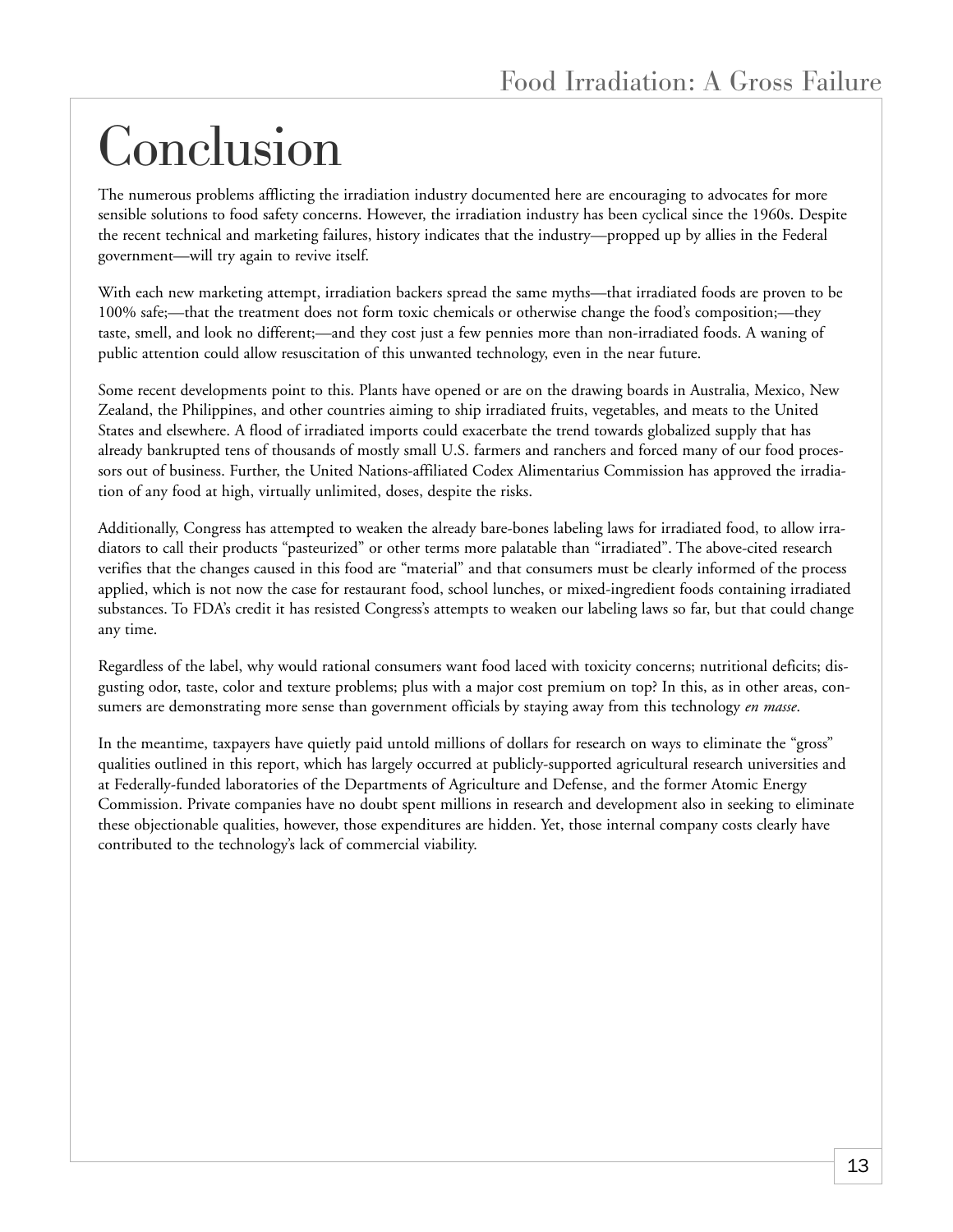# What you can do

Your help is needed to prevent the spread of this technology:

- Urge the FDA, USDA, and your Congressional representatives to ban irradiated foods until or unless its manifold problems—including its lack of wholesomeness documented here—are resolved in a public, transparent way. The most direct way to approach FDA is to support the pending petition to revoke the past approval for irradiated ground beef—please go to http://ga3.org/campaign/irradiatedgroundbeef and fill in the comment form.
- Oppose any attempts by Congress or FDA to further weaken the already weak labeling laws. Check our websites for future updates on this: Center for Food Safety, www.centerforfoodsafety.org, and Food and Water Watch, www.fwwatch.org.
- Oppose the serving of irradiated foods in your local school district, including working through your parentteacher organizations, due to the unacceptable risks to our vulnerable children, its inadequate labeling, and its gross quality.
- Encourage your local grocers and restauranteurs not to carry irradiated foods, keeping in mind that irradiated food sold in groceries must be clearly labeled, but this is not true for restaurants.
- Buy wholesome organic food, which cannot be irradiated legally.
- Become a member of the Center for Food Safety and Food and Water Watch to support our efforts against this technology; see https://secure.ga3.org/03/support\_us and www.foodandwaterwatch.org, or call (202) 547-9359 or (202) 797-6550, respectively.

### Thank you!